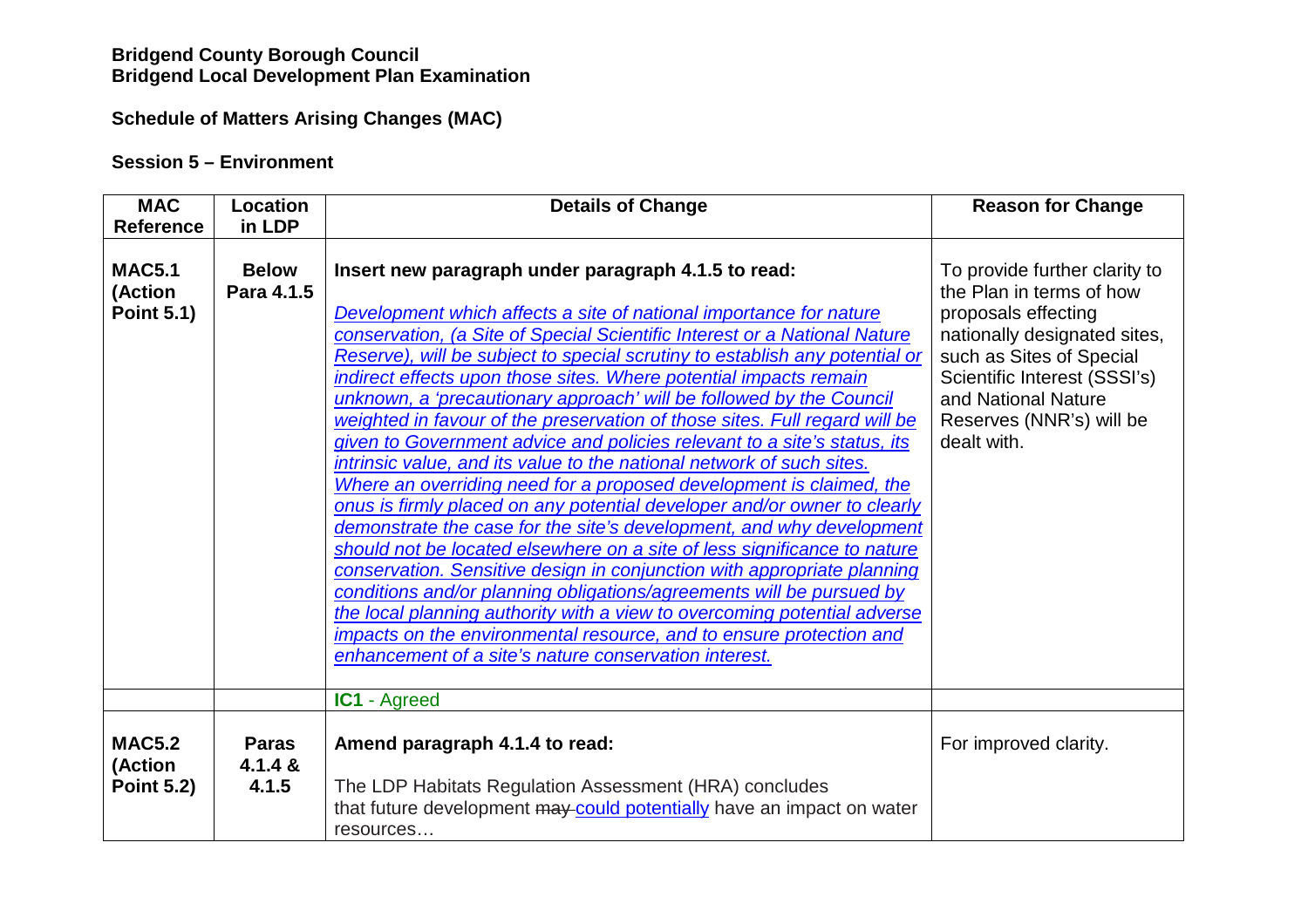|  | Amend third sentence of paragraph 4.1.5 to read:                                                                                                               |  |
|--|----------------------------------------------------------------------------------------------------------------------------------------------------------------|--|
|  | Assessment will need to take into account the effects on water quality<br>and quantity; air quality; and of human impact and coastal change<br>amongst others. |  |
|  | <b>IC2</b> – Is this additional text at the end of 4.1.4? If so, agreed.                                                                                       |  |

### **Action Point 5.4 Agenda Item No. Qn 5a**

 **Note from BCBC to Inspector – Procedural and other implications including time delays of including on the Proposals Map only existing SINC designations in the current LBAP and any other which have been subject to appropriate designation and consultation with confirmed boundaries.** 

The SINCs included in the LBAP are adopted and have been consulted on. There are also additional 'candidate' SINCs which have been identified since the adoption of the LBAP. In the interest of having an upto-date layer showing the SINCs for planning and management purposes, the Council has commissioned consultants to carry out a substantial review of both the adopted and candidate SINCs and identify anyadditional ones which maybe present in the County Borough. The updated GIS layers are not yet finalised.

With regards to including the adopted SINCs as they appear in the LBAP on the LDP Proposals Map, this could be done immediately without the need for consultation. However, the Council is concerned about potentially out-of-date information being included on the Proposals Map which would almost immediately (within the next year) be replaced by the updated layers once they have been consulted on. The Council is aware that some of the boundaries of the adopted SINCs as they appear in the LBAP extend over areas which are developed. This is not to say that the remaining undeveloped part of these SINC's do not still have SINC status, and that appropriate mitigation has been implemented to maintain their ecological value as part of the development. However, It could be considered that, for this reason, it would be more appropriate to include the revised SINC's on the Proposals Map.

**Note from BCBC to Inspector – Procedural stages the Council would need to go through to enable upto-date designated Sites of Importance to Nature Conservation (SINCs) to be included on the Proposals Map in terms of how long it would take to finalise the designations and the time needed to be allowed for consultation, if it were to be a formal change to the LDP.** 

There are two options to consider in this regard: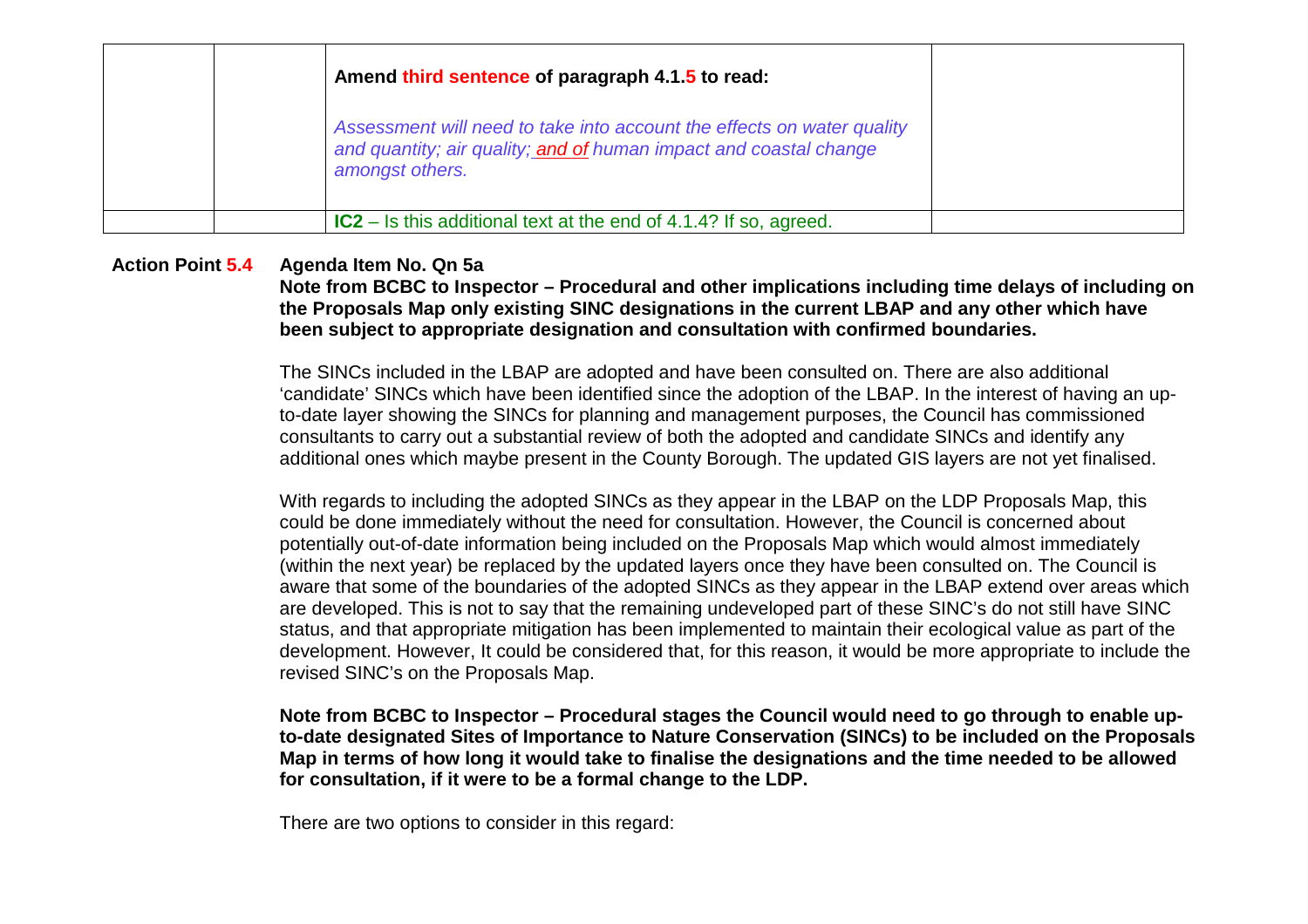- 1. The Council is now in receipt of the updated layers, albeit the boundaries need to be thoroughly examined by the County Borough Ecologist and the Planning Department for accuracy etc. The Council considers that the layers and accompanying report could be ready by February 2013. The report would then have to go through the following consultation stages:
	- Internal Committee Report Consultation Approval from the Director, Head of Service, Legal and Finance Departments
	- Development Control Committee Endorsement to go out for statutory six week public consultation
	- Statutory six week public consultation
	- Council to consider representations, amend document and prepare report for Development Control **Committee**
	- Internal Committee Report Consultation Approval from the Director, Head of Service, Legal and Finance Departments
	- Development Control Committee Endorsement to take report to Council for adoption
	- Prepare Council Report
	- Internal Committee Report Consultation Approval from the Director, Head of Service, Legal and Finance Departments
	- Report to Council Endorsement to adopt
	- Adoption

Based on planned dates for future Committee/Council meetings, and the assumption that the layers and report are not subject to objection (which they are likely to be) the approximate date for adoption would be late June.

2. In conjunction with the layers being finalised, the Council is producing a Green Infrastructure SPG which the finalised SINCs will append. The Council envisages that the SPG will be ready by March 2013 following which it will have to go through the same consultation process as highlighted in option 1 with an expected adoption date of late August/early September 2013.

In conclusion the Council considers that to just include the currently adopted SINCs on the Proposals Map would not be appropriate and potentially misleading. The Council also considers that the timescales for the approval of the candidate and revised SINCs, to allow them to be included on the Proposals Map potentially goes beyond the likely adoption date for the LDP/consideration at this examination. In this regard, the Council considers that the exclusion of the SINCs from the Proposals Map in this iteration of the Plan is in accord with paragraph 5.4.6 of PPW which states:

"the areas to which policies for the conservation and enhancement of natural heritage apply… should, wherever practicable, be clearly identified on the proposals maps…"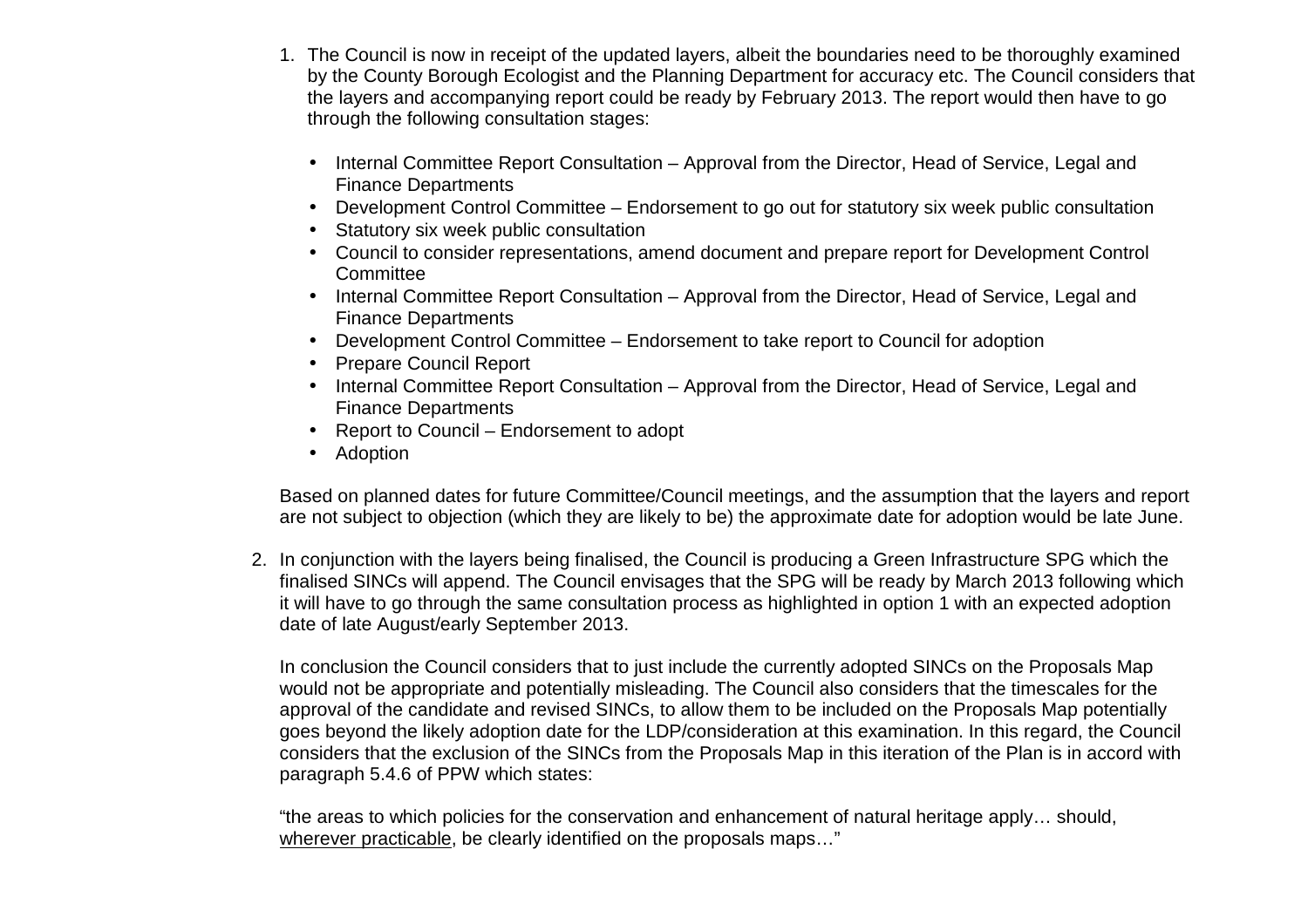The Council considers that the on-line database will also appropriately sign post when there are SINC's that may overlap land-use allocations, as a potential constraint to development.

The Council refers the Inspector to Questions 3a and 3b of Session 6 Island Farm where CCW endorses the Councils recommended approach to provide an updated and comprehensive schedule/maps of SINC's as part of the Green Infrastructure SPG, which they are preparing in partnership with the Council.

**IC3** – In the particular circumstances cited above I consider that it would be misleading to show the soon to be revised SINC areas on the Proposals Map. It would cause unacceptable delay to the Plan to wait until the revisions have been subject to appropriate consultation and adoption by the Council. I therefore agree the Council's suggested approach of not showing the SINCs on the Proposals Map, at least until the next plan review. In the meantime the SPG would be prepared with public consultation to incorporate the results of the review. However it would be helpful to update the final sentence of LDP paragraph 4.1.22 to explain progress on the SINC review.

| <b>MAC</b><br><b>Reference</b> | Location<br>in LDP              | <b>Details of Change</b>                                                                                                                                                                                                                               | <b>Reason for Change</b>                     |
|--------------------------------|---------------------------------|--------------------------------------------------------------------------------------------------------------------------------------------------------------------------------------------------------------------------------------------------------|----------------------------------------------|
| <b>MAC5.4</b><br>(Action       | <b>Policy</b><br><b>ENV6(2)</b> | <b>Amend Criterion 2 to read:</b>                                                                                                                                                                                                                      | To provide further clarity to<br>the Policy. |
| <b>Point 5.5)</b>              |                                 | Where this is demonstrated not to be possible, translocation or<br>replacement will be required as part of suitable mitigation or<br>compensatory measures on order will be required to secure<br>biodiversity including future management programmes. |                                              |
|                                |                                 | <b>IC4 - Agreed</b>                                                                                                                                                                                                                                    |                                              |

### **Action Point 5 Agenda Item No. Qn 8a Note from BCBC to Inspector – Information and justification from Conservation and Design Team including consideration of what procedures would be needed for the areas to be designated.**

Areas of historical importance could range from a small terrace of dwellings representing good examples of local building style/materials to a street of traditional properties with characteristically large front gardens and wide carriageway identified through a characterisation study. Such sites or areas, whilst falling short of criteria of the statutory designation such as an area of "Special architectural or historic interest", nevertheless have a strong local identity. Indeed some of these areas may have been identified by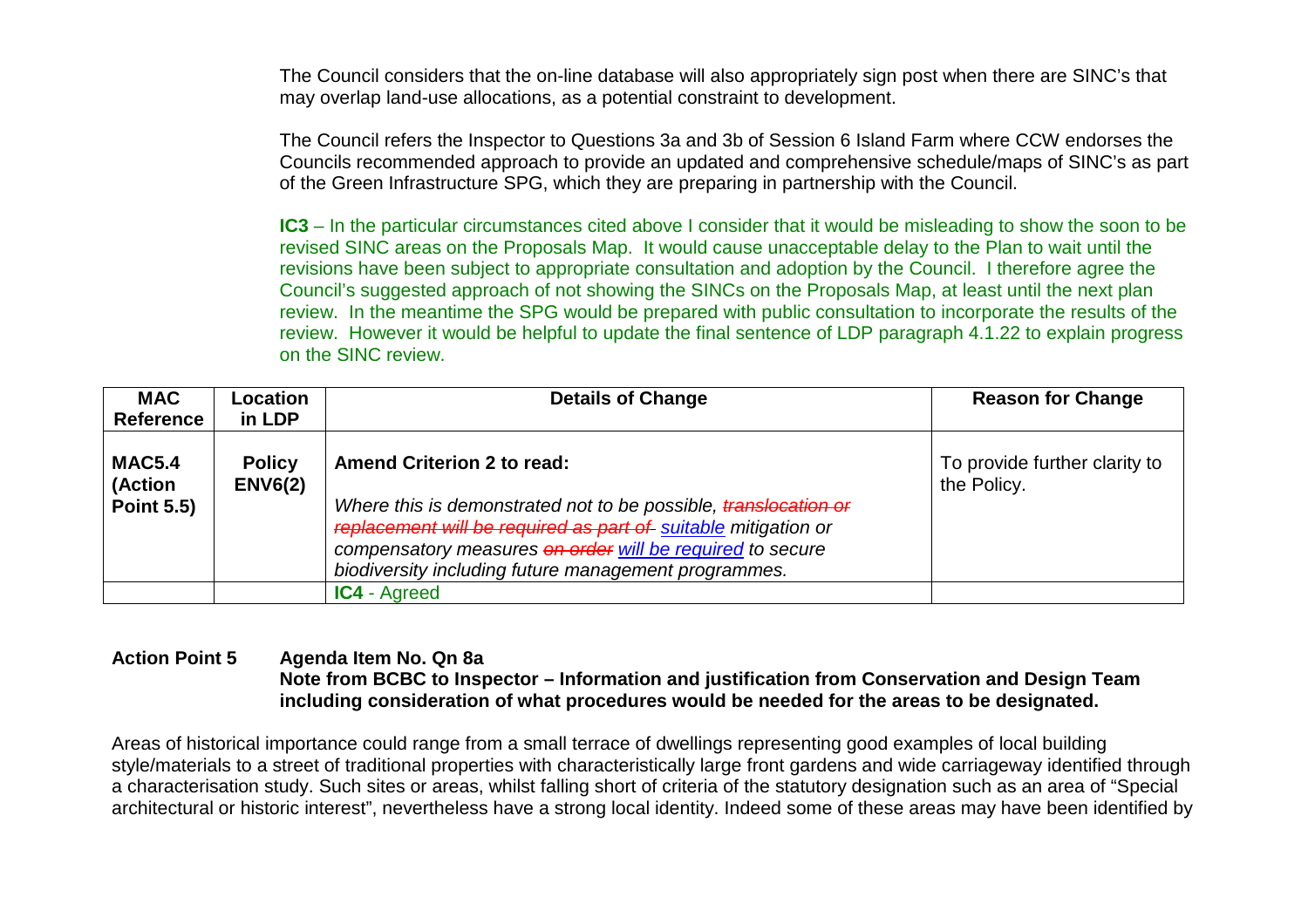the local community themselves via characterisation studies. The definition as to what constitutes 'Areas of Historical Importance' is included in paragraph 4.2.5 (3):-

"All the modest background buildings that contribute to local identity, that reflect the continuity of local history, and that act as a collective memory that binds the community of Bridgend County Borough together".

However, to identify these sites/areas on the proposals map would be impractical and would be of little use without some local designation process as suggested. In light of the above, the Council would suggest the following;

| <b>MAC</b><br><b>Reference</b>               | <b>Location</b><br>in LDP        | <b>Details of Change</b>                                                                                                                                                                                                    | <b>Reason for Change</b>                                                                                                |
|----------------------------------------------|----------------------------------|-----------------------------------------------------------------------------------------------------------------------------------------------------------------------------------------------------------------------------|-------------------------------------------------------------------------------------------------------------------------|
| <b>BCBC</b><br><b>Proposed</b><br><b>MAC</b> | <b>Policy</b><br>SP <sub>5</sub> | Delete reference to "Areas of Historical Significance"                                                                                                                                                                      | To provide clarity to the<br>Policy.                                                                                    |
|                                              |                                  | $IC5 - Agreed$                                                                                                                                                                                                              |                                                                                                                         |
| <b>BCBC</b><br><b>Proposed</b><br><b>MAC</b> | <b>Policy</b><br>SP <sub>2</sub> | Amend SP2(2) to read:<br>"Having a design of the highest quality possible, whilst respecting and<br>enhancing local character and distinctiveness and landscape<br>character;"                                              | To ensure that local<br>character is considered as<br>part of development<br>proposals where relevant<br>and justified. |
|                                              |                                  | <b>IC6 - Agreed</b>                                                                                                                                                                                                         |                                                                                                                         |
| <b>BCBC</b><br><b>Proposed</b><br><b>MAC</b> | Para 3.2.2                       | Amend paragraph 3.2.2 to read:<br>"The statements will be monitored to ensure development maintains<br>and enhances both local character, the 'sense of place' it creates,<br>and/or sustains within existing communities." | To ensure that local<br>character is considered as<br>part of development<br>proposals where relevant<br>and justified. |
|                                              |                                  | <b>IC7</b> - Agreed                                                                                                                                                                                                         |                                                                                                                         |

The Council considers that the above amendments, SPG, the use of Development /Design Briefs and close monitoring of design and access statements would allow the Council to achieve its aspirations in relation to 'Areas of Historical Importance'.

| <b>MAC</b>       | ∟ocation | <b>Details of Change</b> | <b>Reason for Change</b> |
|------------------|----------|--------------------------|--------------------------|
| <b>Reference</b> | in LDP   |                          |                          |